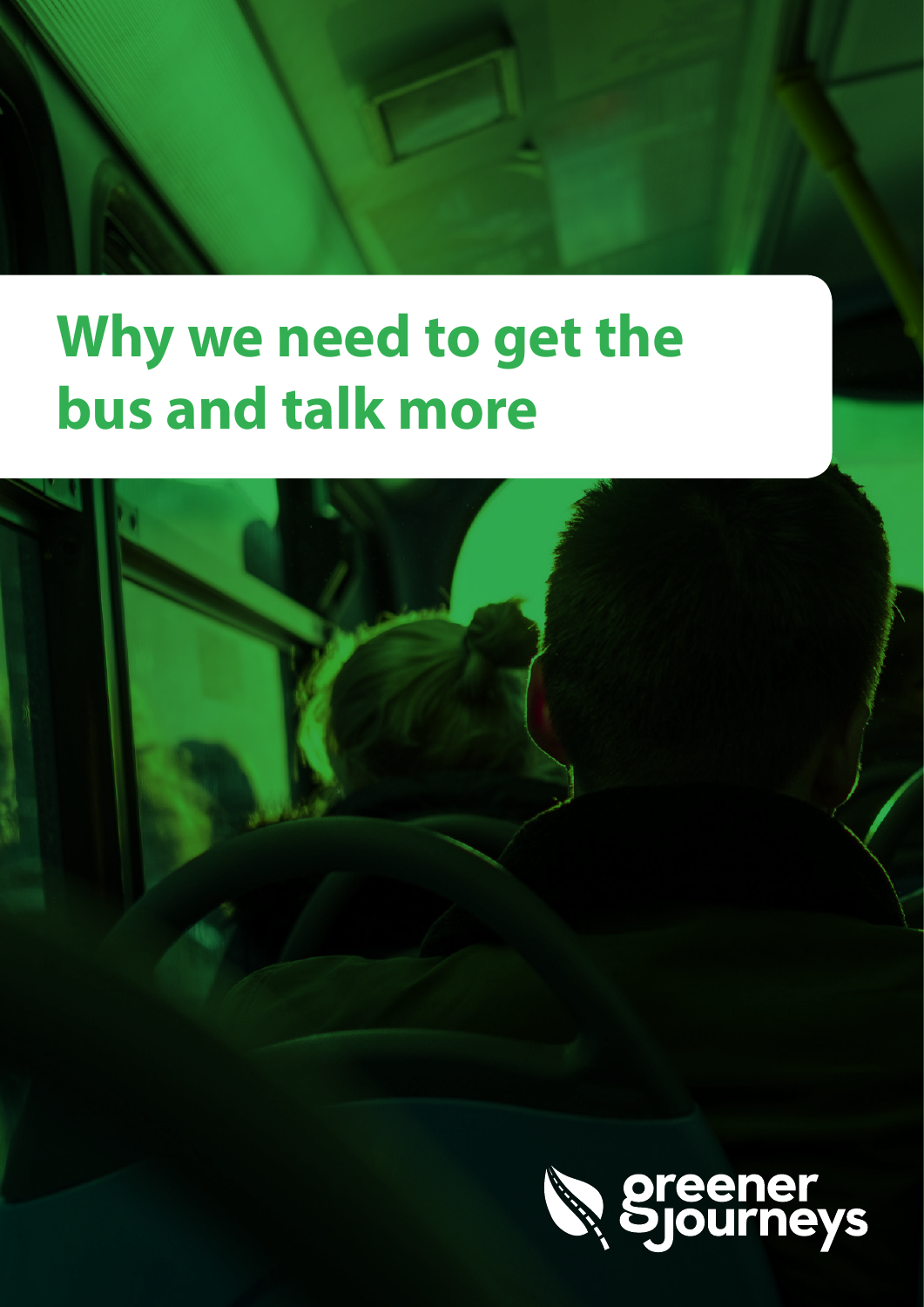

# **Why we need to get the bus and talk more**

*Claire Haigh, Chief Executive Greener Journeys*

# **Last week was Loneliness Awareness Week. What did we learn from it?**

That loneliness is now endemic and action needs to come not just from the individual but also, most importantly, from the community they live in. That we may have thought loneliness was a problem for the elderly, but in fact young people are particularly hard hit. That public transport has a potentially vital role to play in tackling this corrosive social epidemic – a role which is currently massively underexploited.

That the UK is suffering from a loneliness epidemic is beyond doubt. Two thirds of us admit to at least sometimes feeling lonely<sup>i</sup>, and more than nine million adults in the UK are always or often lonely<sup>ii</sup>. 13% of people in the UK feel lonely every day<sup>iii</sup>.

The health risks are well documented. Loneliness is as bad for your health as smoking fifteen cigarettes a day, carries greater health risks than obesity.<sup>iv</sup> and increases risk of mortality by 29% $^{\circ}$ . Lonely people are more likely to suffer from depression, dementia, diabetes, heart conditions and strokes<sup>vi</sup>.

A report for the British Red Cross and Co-op, *Trapped in a Bubble*, revealed that the causes of loneliness are often complex, multi-layered and mutually reinforcing: a combination of personal, community and UK-wide factors. On a personal level, the importance of having a role and identity is a recurring theme; aspects of one's community such as inadequate transport infrastructure can contribute to feelings of disconnection; as can social norms such as the perceived inappropriateness of talking with strangers $\frac{v}{v}$ .

# **Reduced opportunities for face to face contact with others are a major part of the problem.**

Of those who feel lonely, almost a third (30%) say this is because they have no one to talk to at home<sup>viii</sup>. Millions are experiencing isolation as changes to lifestyles and working patterns, and the growing use of technology, erode the opportunities for human contact. People are finding that a network of digital connections are no replacement for real human interaction. At the same time, they may be losing the skills or opportunity to forge those interactions.

It follows that a central part of the solution to loneliness must include increasing opportunities for face to face contact. Sometimes it is the smallest gestures that can make the most difference. A study by Gillian Sandstrom and Elizabeth Dunn has shown the surprising power of "weak tie" connections<sup>ix</sup>. They demonstrate that even social interactions with the more peripheral members of our social networks can contribute to our well-being. The Campaign to End Loneliness vividly demonstrates the importance of small gestures, how social interactions in everyday life can make a big difference to ourselves and others.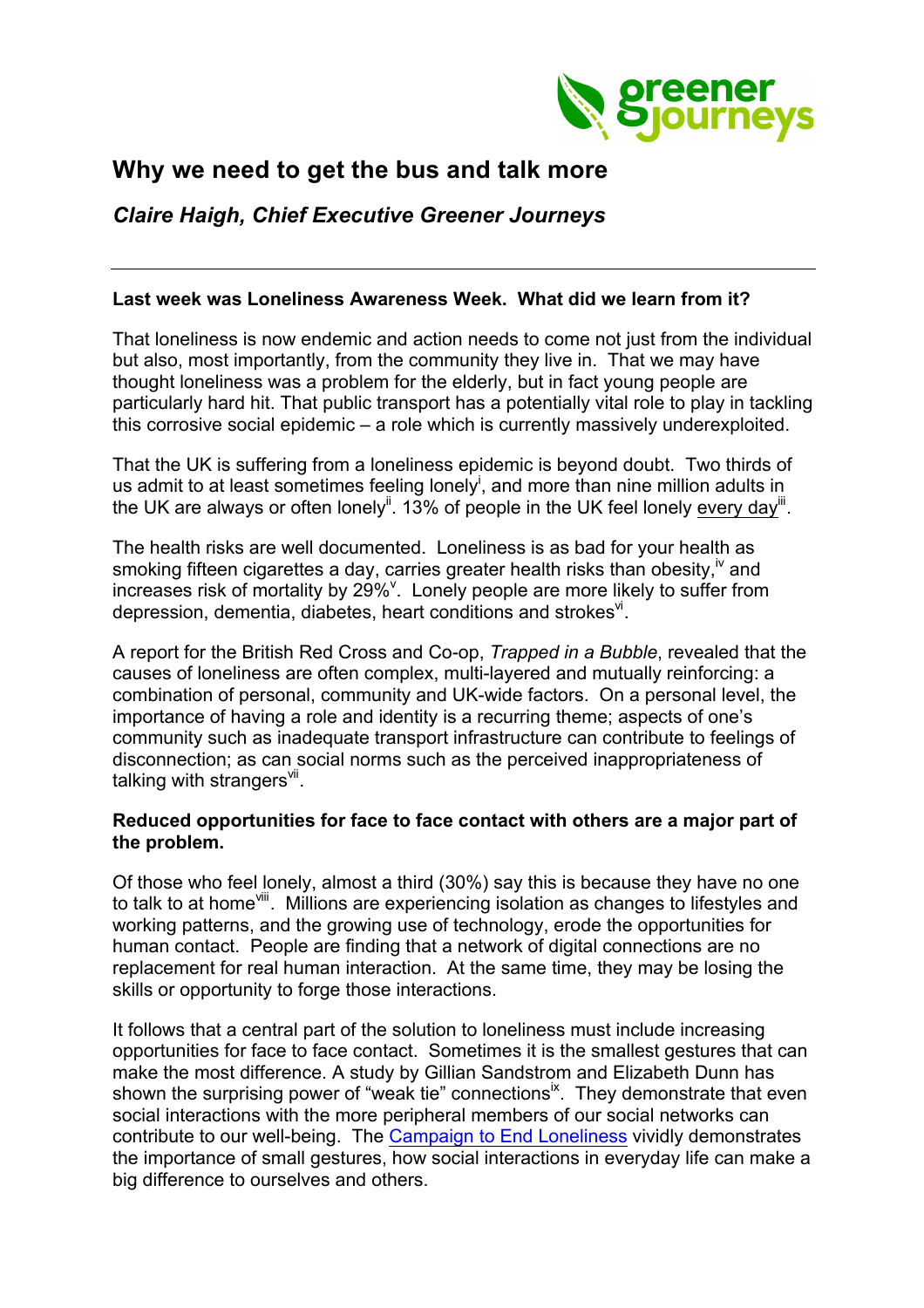

#### **No age group is immune from experiencing loneliness.**

The fact that loneliness affects older people is widely recognised. Half a million older people in the UK go at least five or six days a week without speaking to anyone at  $\mathsf{all}^{\times}$ . There has been less recognition, however, of how acute the problem is amongst young people. The Marmalade Trust, a UK based charity which began Loneliness Awareness Week, highlight this as a common misperception. Research for Greener Journeys has revealed that 75% of young people admit to being affected by loneliness, compared to 45% of those aged over  $55<sup>x</sup>$ .

That loneliness is particularly acute among younger people may be partly the result of increased time spent online. A survey of San Francisco State students by E Peper and R Harvey demonstrated that students who used their smartphones the most reported higher levels of feeling isolated, lonely, depressed and anxious. The researchers concluded that loneliness is partly a consequence of replacing face-toface interaction with a form of communication where body language and other signals cannot be interpreted<sup>xii</sup>.

Author Jean M Twenge asks whether smartphones have destroyed a generation. He contends that post-Millennials are more comfortable online than out partying, and are safer, physically, than adolescents have ever been – "but they're on the brink of a mental-health crisis". Xiii

## **The experience of using public transport provides many opportunities for social interactions.**

Research for Greener Journeys has revealed that the bus can be a powerful tool for tackling loneliness. Three in 10 people in the UK go at least one day a week without speaking to anyone close to them. A third of people in the UK have deliberately taken the bus to have some human contact<sup>xiv</sup>. For some people the bus driver might be the only person they speak to on a day when they don't speak to anyone close to them.

Instinctively, people may be drawn to public transport, and buses in particular, to have some human contact. Over one in 10 (12%) admit to having spoken to a stranger in the past month because they've had no one to speak to, and a fifth of these (19%) have spoken to a stranger on a bus in the past month<sup>xy</sup>. Bus travel can help people to be more sociable, with nearly two fifths (37%) of regular bus users saying that while travelling by bus they have spoken to someone they've just met $x^M$ .

Not only does bus travel help combat loneliness, it also strengthens the fabric of our society. Two thirds of bus users say that bus creates strong community ties, and 8 out of 10 know someone who completely depends on the bus<sup>xvii</sup>. Buses provide access to social activities and essential services, support employment, education and training and improve the general health and well-being of individuals. A 10% improvement in bus service connectivity leads to a 3.6% reduction in social deprivation<sup>xviii</sup>.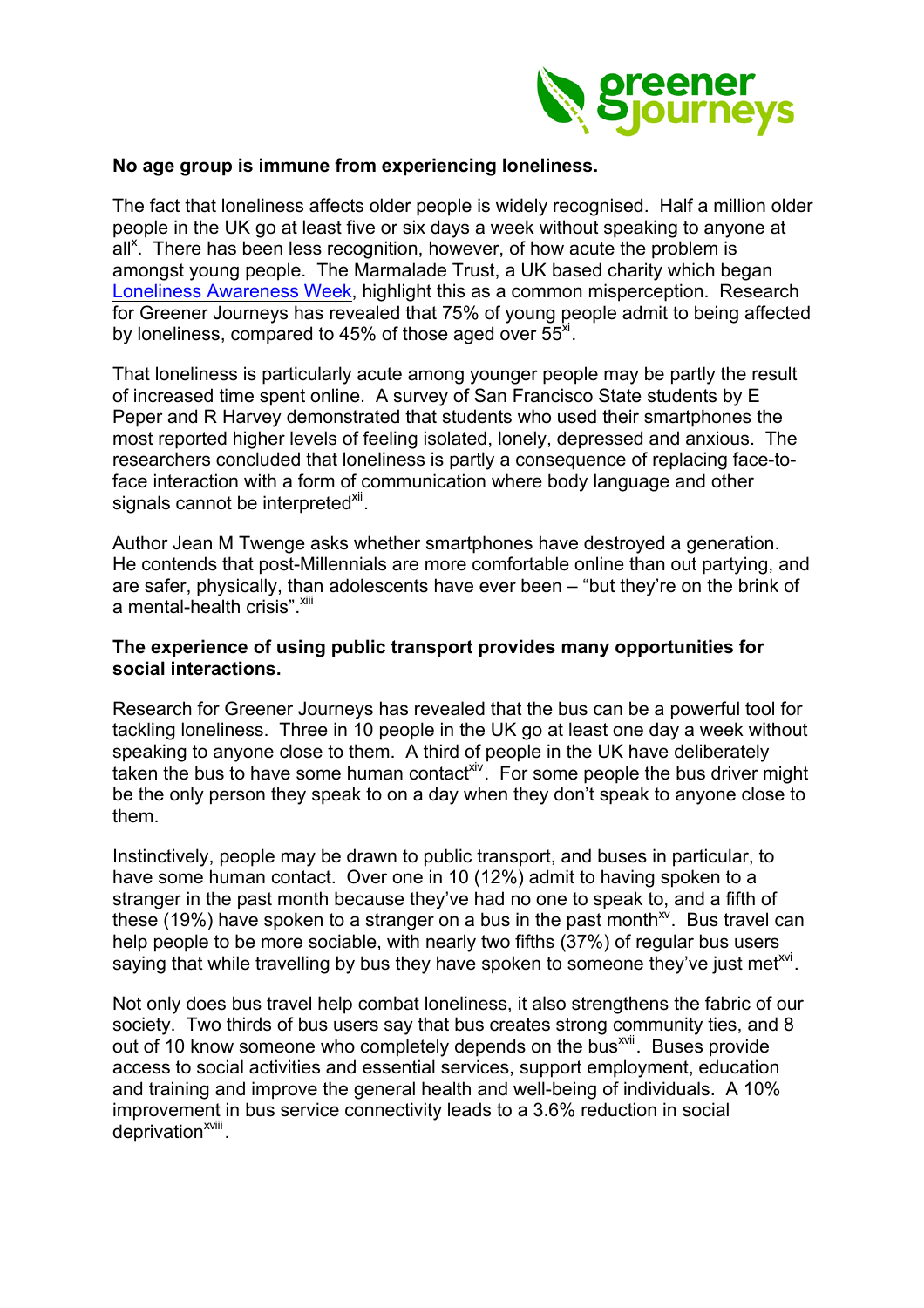

#### **However, despite the proven social benefits, connecting with strangers on public transport is still the exception not the norm.**

A study in 1978 by Milgram and Sabini concluded that the requirements of appropriate social behaviour on the subway are, on the face of it, simple - the 'implicit rule' is that passengers are discouraged from talking to each other<sup>xix</sup>. More recently a similar study from Esther Kim at Yale University concluded that greatest unspoken rule of bus travel is that if other seats are available you shouldn't sit next to someone else. As the passengers repeatedly told her. "It makes you look weird."<sup>xx</sup>

Kim describes how people will go to extraordinary lengths to avoid each other on public transport. When all the rows are filled, and more passengers are getting aboard the seated passengers initiate a performance to strategically avoid anyone sitting next to them. These strategies include: avoiding eye contact with other people; placing a large bag on the empty seat; sitting on the aisle seat and turn on your headphones so you can pretend you can't hear people asking for the window seat; pretending to be asleep; putting your coat on the seat to make it appear already taken; lying that the seat has been taken by someone else etc. $^{xx}$ 

### **So, what is going wrong? We have ample evidence of the proven benefits of connecting with others on public transport. Why aren't we connecting more?**

In a fascinating study, *Mistakenly Seeking Solitude*, Nicholas Epley and Juliana Schroeder observe that although connecting with others increases happiness, strangers in close proximity routinely ignore each other<sup>xxii</sup>.

Epley and Schroeder considered two possible explanations: either solitude is a more positive experience than interacting with strangers; or people misunderstand the consequences of distant social connections. To investigate they carried out a study of commuters on trains and buses which concluded that people tend to "mistakenly seek solitude". Participants reported a more positive (and no less productive) experience when they connected with strangers than when they did not - even though they had expected precisely the opposite.

In the second part of their study Epley and Schroeder explored why it was that people don't engage more. If connecting is more pleasurable than not, why don't people learn from their experiences and connect more? They considered two possible explanations: either they believe other people are not interested and that by not interacting they are being polite they; or, they have had previous negative experiences of connecting with strangers (negative experiences tend to be more memorable than positive experiences).

The study demonstrated that the former explanation is overwhelmingly more likely. People misread others' silence as disinterest and therefore do not engage in the very conversations that would correct their expectation. Epley and Schroeder observe that those who misunderstand the consequences of social interactions may not, at least in some contexts, be social enough for their own well-being. They conclude that on an increasingly crowded planet, misunderstanding the benefits of social engagement could become increasingly problematic.